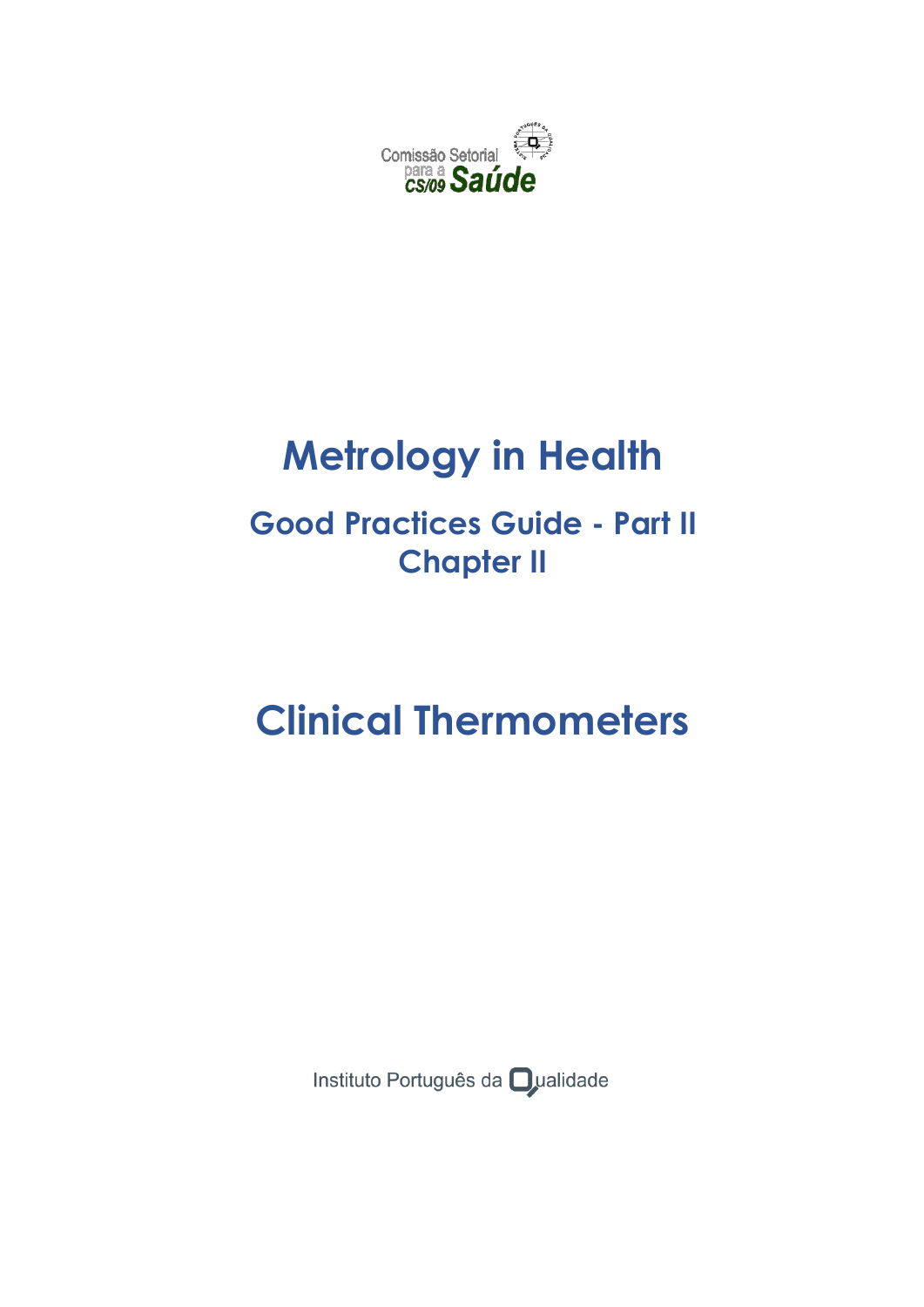**Metrology in Health – Good Practices Guide Part II Chapter II Clinical thermometers**

### **Edition**

Instituto Português da Qualidade | 2018

### **Portuguese Institute for Quality | Ministry of Economy**

**Sectoral Commission for Health (CS/09)**

Rua António Gião, 2 2825-513 CAPARICA Portugal

Tel +351 212 948 100 Fax + 351 212 948 101 E-mail ipq@ipq.pt www.ipq.pt

#### **Authors**

CS/09 – GT1 Metrologia na Saúde

### **Coordination**

Maria do Céu Ferreira, Portuguese Institute for Quality

**1st Edition** ISBN 978-972-763-171-1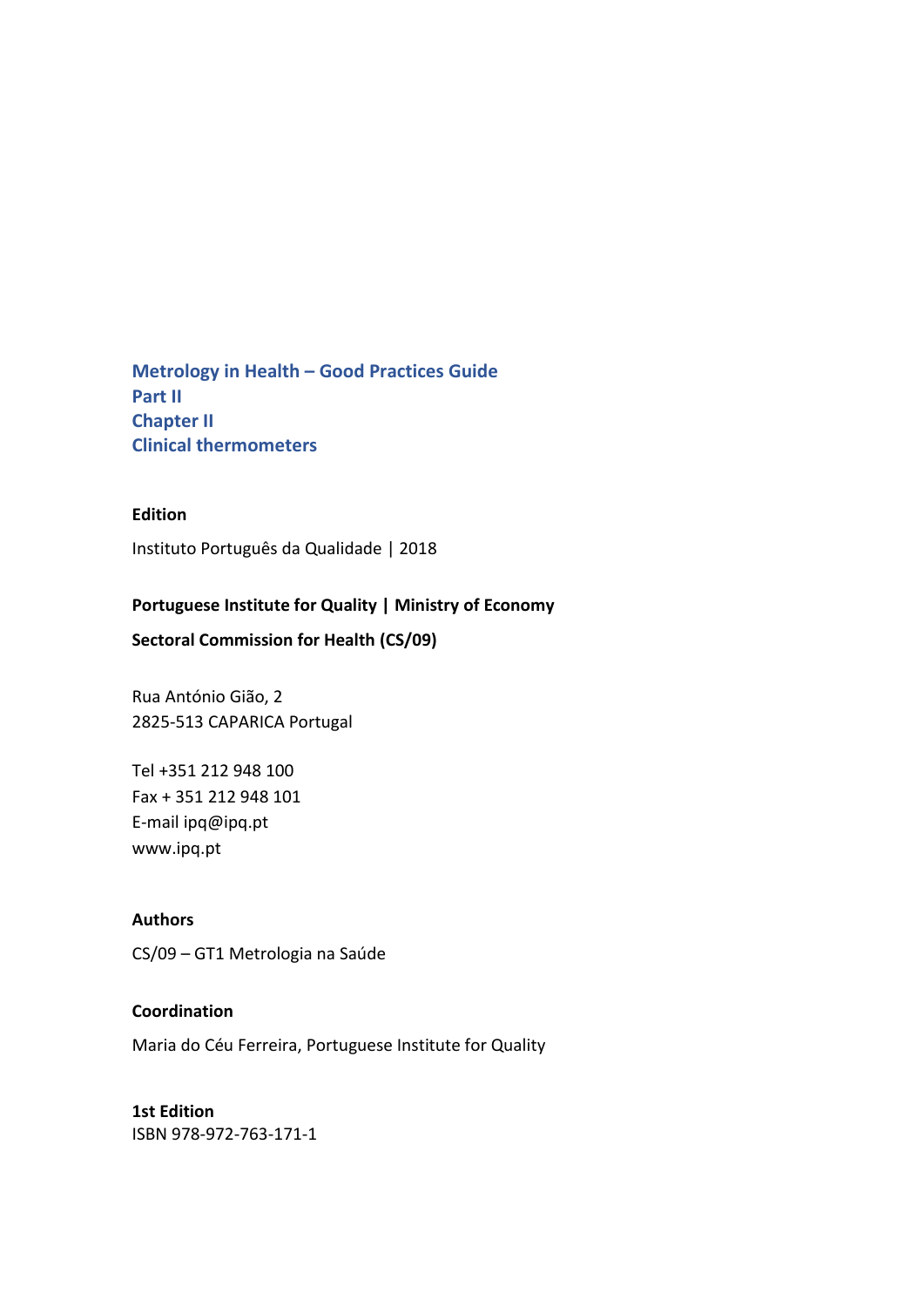### INDEX

### **CHAPTER II Clinical Thermometers**

### **TABLE INDEX**

| Table 2 – Main technical and metrological requirements of clinical thermometers8 |  |
|----------------------------------------------------------------------------------|--|
|                                                                                  |  |
| Table 4 – Parameters to consider in the preventive maintenance of digital        |  |
|                                                                                  |  |
|                                                                                  |  |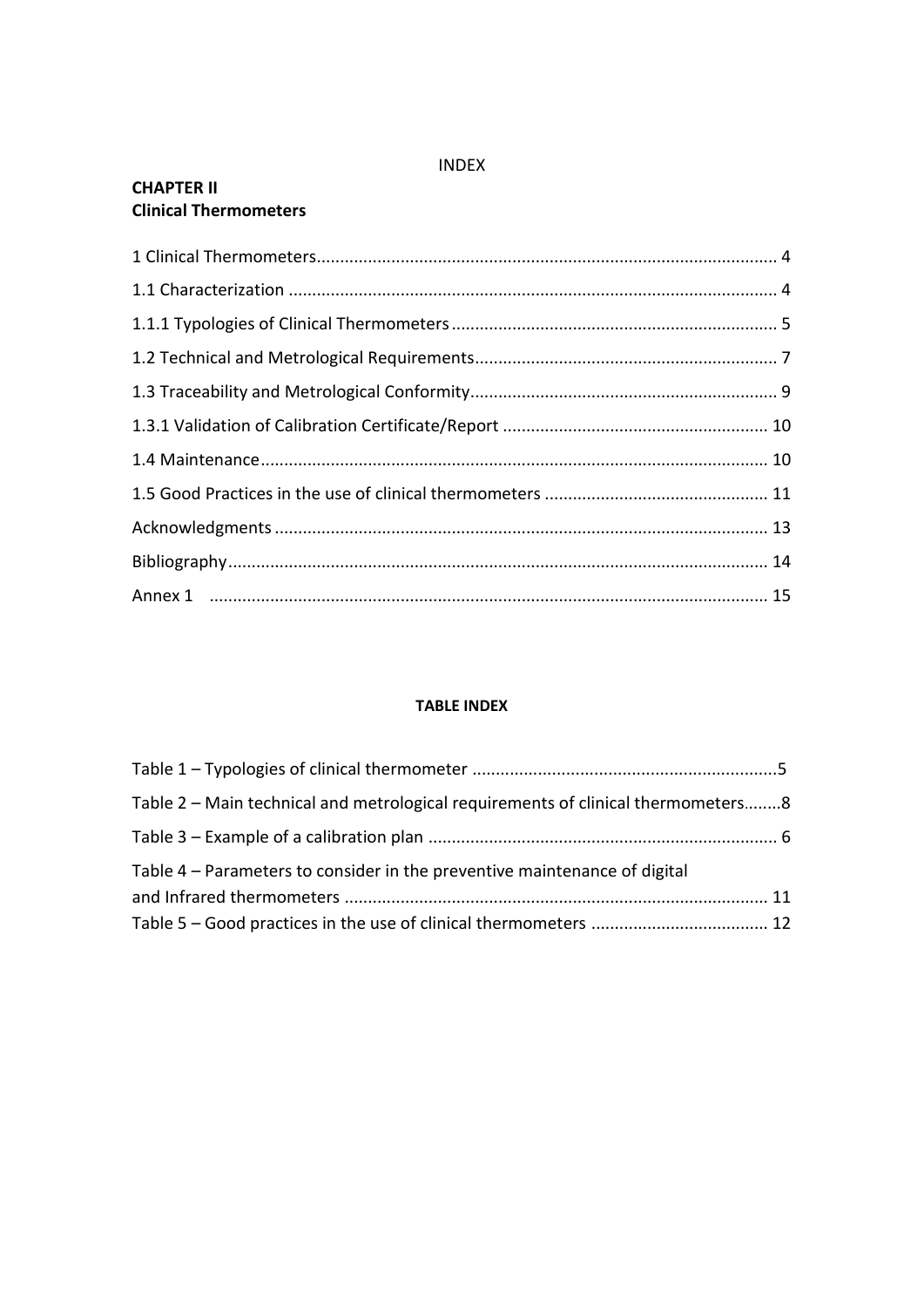### <span id="page-3-0"></span>**1. Clinical Thermometers**

In clinical practice, several decisions related to diagnosis and treatment results from the analysis of body temperature. These values are usually measured using a clinical thermometer. The correct measure of body temperature is very important in daily healthcare as this vital sign is often assessed in the patient's diagnosis and monitoring of the patient's health.

### <span id="page-3-1"></span>**1.1 Characterization**

A thermometer is a device that measures temperature and is composed of a temperature sensor and a mechanism that transforms the signal detected into a temperature numeric value. It is used to measure the temperature of a body or object. In clinical practice thermometers are instruments that measure body temperature and are used in the diagnosis and monitoring of several health problems.

Since the 16th century, body temperature has been an important indicator of the health of human beings (Hutton *et al.*, 2009). It was measured for the first time in 1592 when Galileo Galilei invented the first thermoscope without scale, which allowed for the comparison of the temperature of two bodies or objects (Shimek *et al.*, 2011).

Body temperature can be measured using several types of measuring devices in different sites of the body, such as blood vessels, oral cavities, armpits, rectum, tympanic membrane or temporal artery. Despite the variation in temperature in these sites of the body (Rubia et al, 2010; Zhen et al., 2014) it is estimated that they approximate the real value, which is the temperature of the blood that passes through the pulmonary artery and aorta (temperature used by the hypothalamus to regulate the temperature of the body). Variations of body temperature can be a warning sign for pathologies or health problems (infection, adverse reaction to medicines, critical losses of body temperature, etc.), which enhances the need to correctly measure the temperature and the importance of knowing the error associated with each measurement.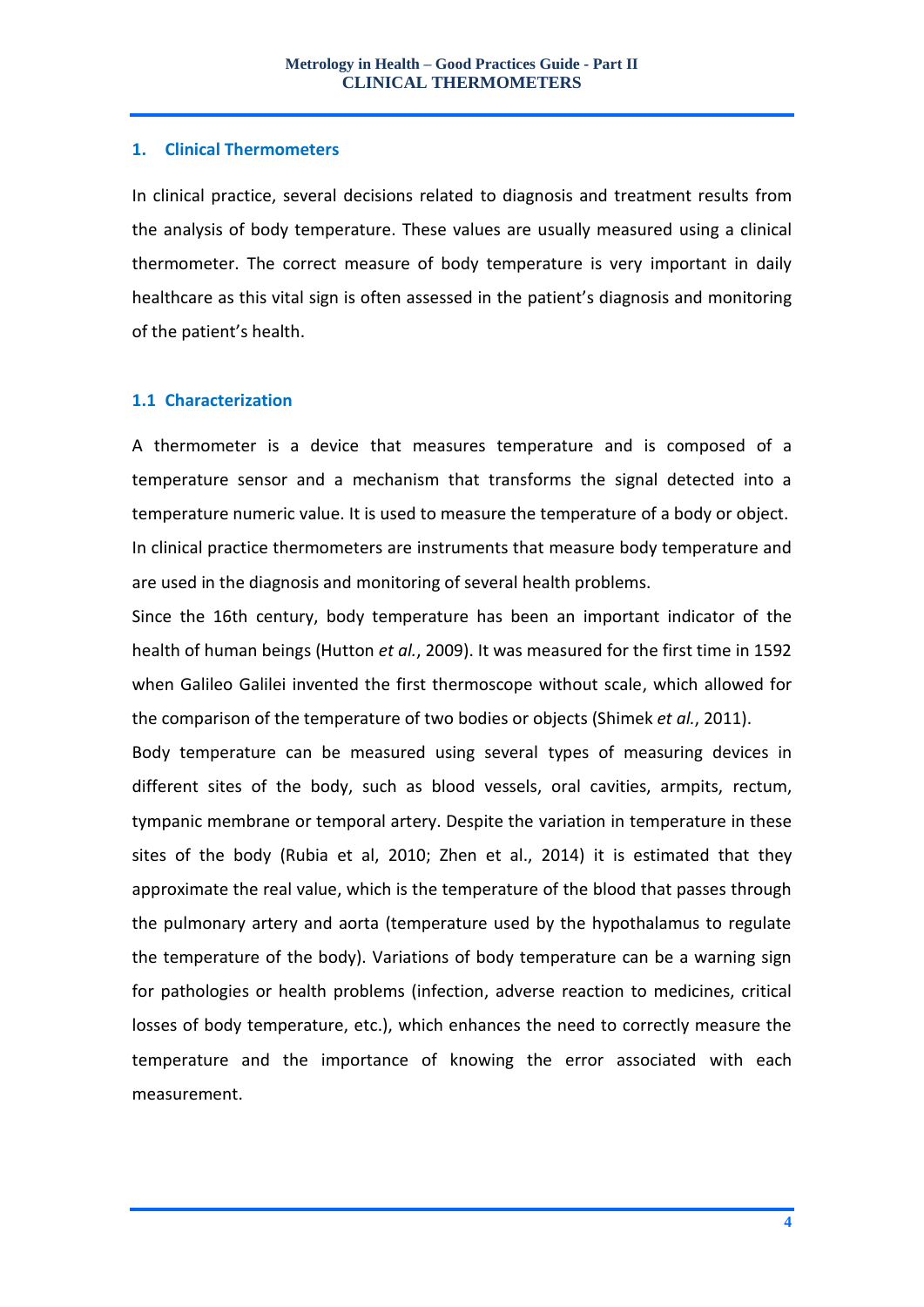### <span id="page-4-0"></span>**1.1.1 Typologies of Clinical Thermometers**

Currently there are several types of clinical thermometers that are designated according to their measurement methodology, such as liquid-in-glass thermometers (mercury<sup>1</sup>, gallium and alcohol), digital thermometers (armpit, rectal and oral), infrared thermometers (tympanic and temple), phase change disposable thermometers and thermocouple thermometers with liquid crystals (Table 1).

|                              | (Source: Hutton et al., 2009)                                    |  |  |
|------------------------------|------------------------------------------------------------------|--|--|
| Liquid-in-glass              | Device that has a container connected to a glass capillary       |  |  |
| thermometers <sup>2</sup>    | tube that contains the thermometric liquid - which               |  |  |
|                              | completely fills the container and partially fills the capillary |  |  |
|                              | tube - and a graduated scale that allows for reading the level   |  |  |
|                              | of the liquid in the tube. With temperature variations, the      |  |  |
|                              | liquid will expand or contract, rising or falling through the    |  |  |
|                              | capillary. Due to a constriction in the container, the liquid    |  |  |
|                              | only returns to the initial temperature after<br>the             |  |  |
|                              | thermometer is shaken.                                           |  |  |
| <b>Digital thermometers</b>  | Electronic device containing thermistors. These components       |  |  |
| (armpit, rectal and oral)    | have temperature-sensitive electrical resistance. Whenever       |  |  |
|                              | temperature changes, the thermistor varies its conductivity.     |  |  |
| <b>ETHE COL</b>              |                                                                  |  |  |
| <b>Infrared thermometers</b> | Device that measures the thermal radiation of the tympanic       |  |  |
|                              | membrane or the surface of the skin on the forehead to           |  |  |

## Table 1 – Typologies of clinical thermometers

measure temple temperature. They contain a lens that concentrates infrared radiation in a detector which converts it into an electrical signal.

<u>.</u>

<sup>1</sup> According to Portuguese law (Decree-Law no. 76/2008 of 28 April) and European law (Directive 2007/51/CE) the sale of devices containing mercury is forbidden.

 $2$  A liquid-in-glass expansion thermometer is a measuring device whose indications are dependent on the relationship between the coefficient of the liquid thermal expansion and the coefficient of its glass container. These devices are characterized by their stability and reproducibility.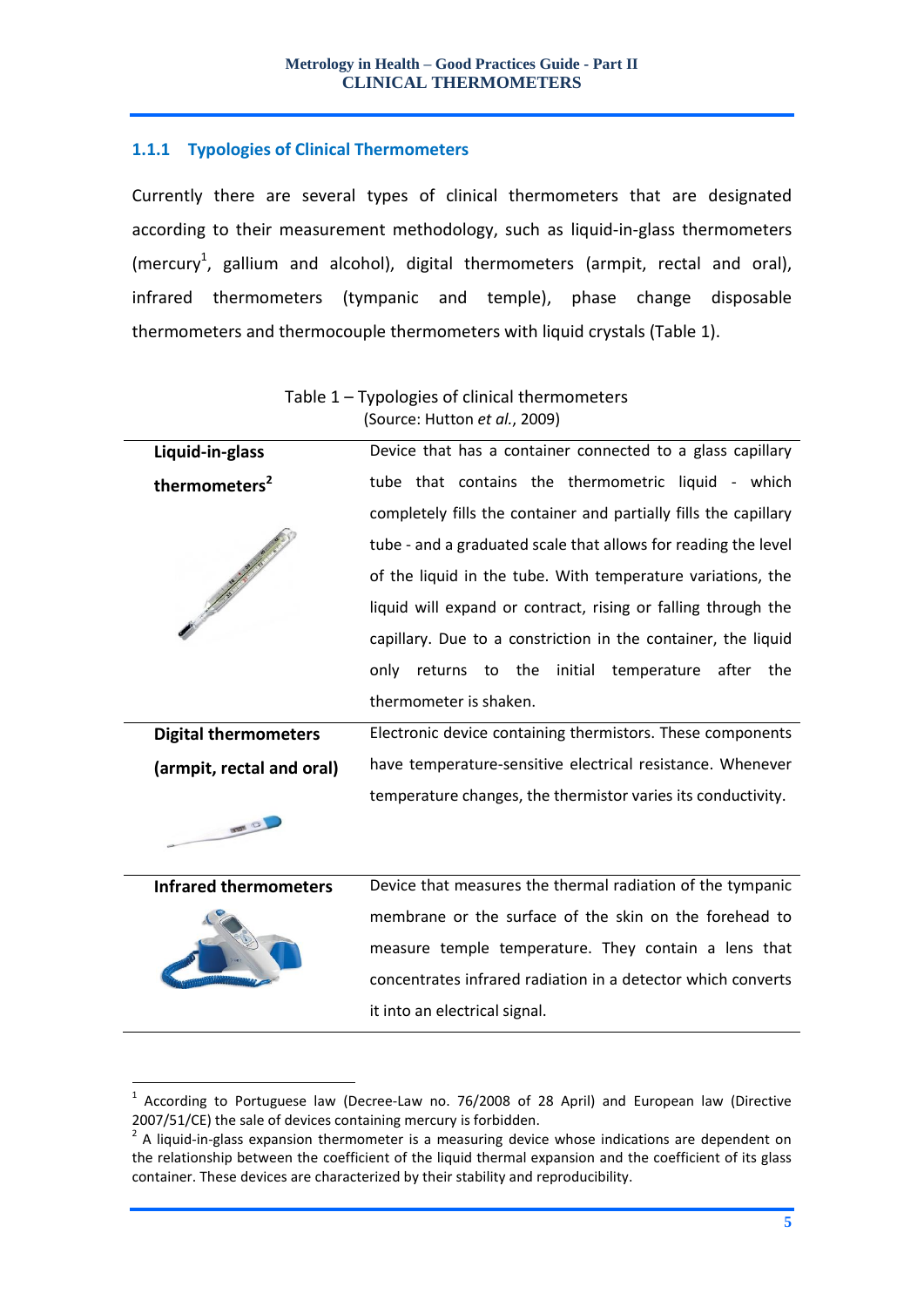#### **Metrology in Health – Good Practices Guide - Part II CLINICAL THERMOMETERS**

| Phase change disposable                                                 | A device that has a matrix of dots of inert chemical elements |  |  |
|-------------------------------------------------------------------------|---------------------------------------------------------------|--|--|
| thermometers <sup>3</sup>                                               | that change colour with an increase of temperature. Each      |  |  |
| $\mathcal{C}^{\bullet\bullet\bullet}_{\bullet}$<br>MedTemp <sup>*</sup> | line of the matrix corresponds to a temperature and the last  |  |  |
|                                                                         | that changes colour corresponds to the<br>body<br>point       |  |  |
|                                                                         | temperature.                                                  |  |  |
| <b>Thermochromic</b>                                                    | A device with liquid crystals that indicates different        |  |  |
| thermometers                                                            | temperatures by changing its colour. These thermometers       |  |  |
| ndicato                                                                 | are generally used as disposable devices.                     |  |  |

Despite the different types of clinical thermometers and their measurement methods, they all have advantages and disadvantages regarding the accuracy of the instrument and the reliability and feasibility of the method used in different healthcare units.

The measurement errors are then directly related to the type of thermometer and the measurement site of the body. In addition, the temperature values are easily influenced by external factors, such as the warming of the device during the measurement.

Traditionally the mercury liquid-in-glass thermometer was used in clinical practice to measure body temperature due to its low price and user-friendly features. However, in this particular case, and in addition to the slow response time (between 2 to 5 minutes), this thermometer is a potential risk for public health<sup>4</sup> and thus its sale is forbidden.

Healthcare units have increasingly been using tympanic infrared thermometers in accordance with European standard EN 12470-5. These are non-invasive devices that measure the thermal radiation of the ear canal and are user-friendly, of low risk, with high sterilization conditions and have more accurate results (the accuracy of the temperature readings results from the proximity between the tympanic membrane and the hypothalamus that share the same source of blood, which comes from the internal and external carotid arteries).

<u>.</u>

 $3$  Device with a qualitative result.

 $4$  Due to the cumulative and toxic potential of mercury.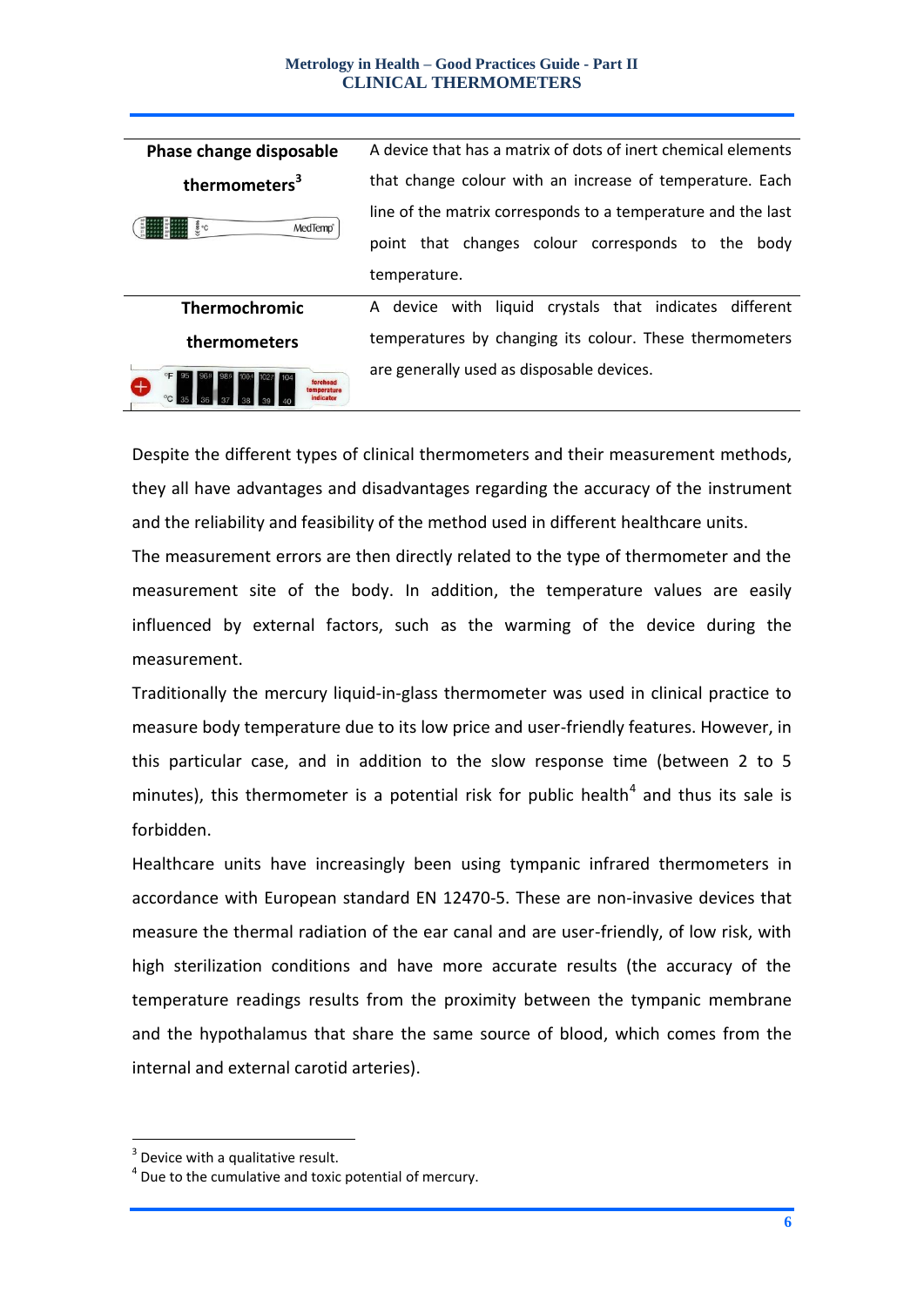As clinical thermometers have different features and applications, the choice of measurement device must take into account several factors that influence and determine the measurement accuracy, as well as the application field of each thermometer.

### <span id="page-6-0"></span>**1.2 Technical and Metrological Requirements**

The definition of technical and metrological requirements is essential for the characterization of the instrument and the measurement process.

Healthcare units should develop processes and procedures that allow for monitoring the measurement instrument in accordance with the metrological requirements.

According to the recommendations of the International Organization of Legal Metrology (OIML R 16-1, 2002), (OIML R 16-2, 2002) and the International Electrotechnical Commission (IEC 80601-2-30: 2013), measurement instruments must have general, metrological, technical and safety requirements.

### **Conformity Assessment**

According to Portuguese law (Decree-Law no. 145/2009, of 17th June and Ordinance no. 136/96, of 3rd May) instruments available in the market must follow the established requirements, must have previously undergone a conformity assessment and must respect reciprocal compatibility between manufacturers. The clinical thermometers that comply with the essential requirements presented in Table 2 of this Guide must have the CE mark applied by the manufacturer.

The manufacturer must follow the standards established in EN 1041 standards for manufacturer information and the EN 980 standard applied to the symbols and labelling.

From another perspective, and in order to support the essential requirements of the European Directives, the EN 12470 standard was developed with five parts and this applies to the clinical thermometers that are used to measure human body temperature.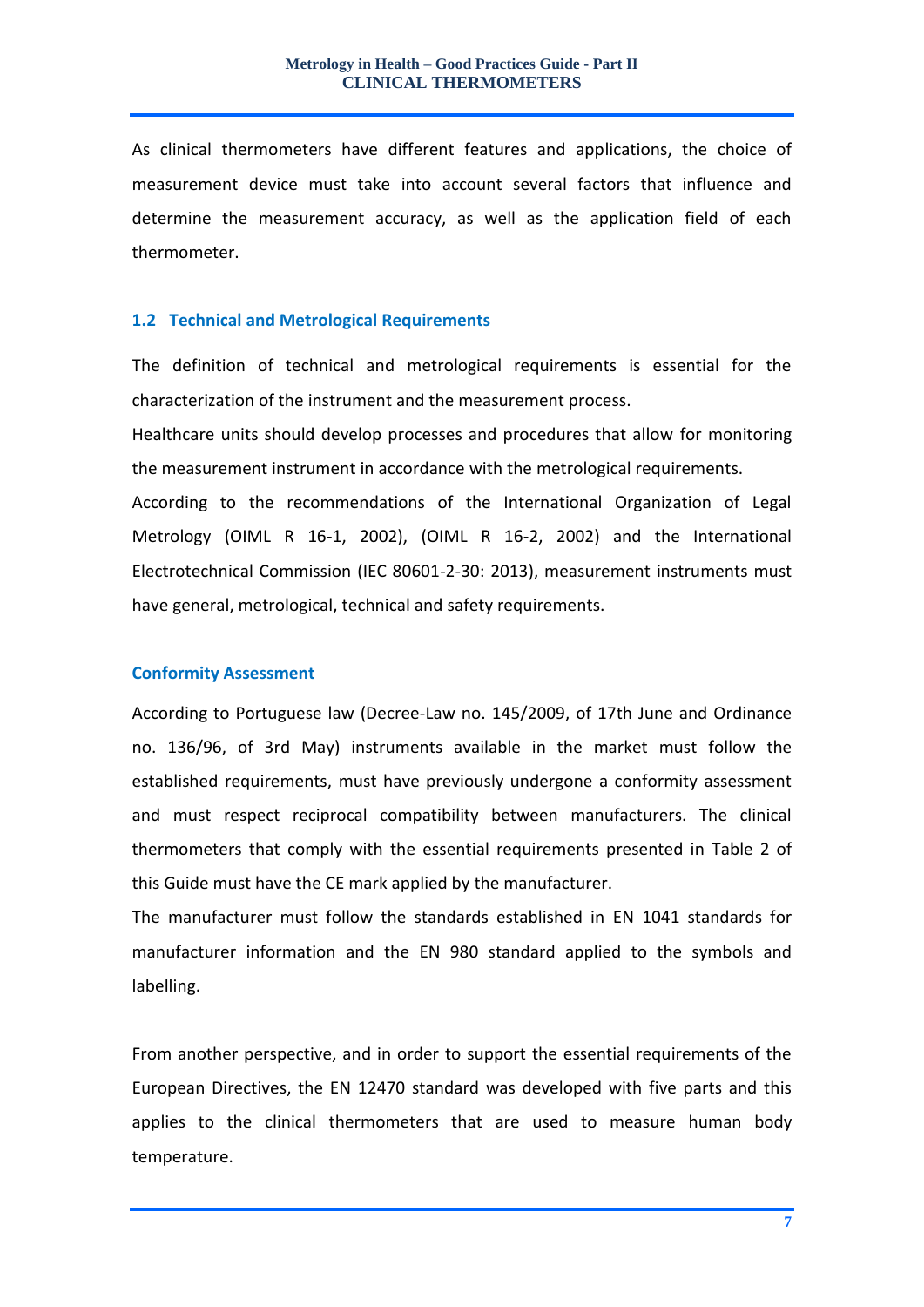The EN 12470-3 and EN 12470- 5 standards allow for understanding the requirements of digital and infrared thermometers respectively, such as maximum permissible errors, measurement range, accuracy, environmental conditions and user skills (Table 2).

|                               |                                | <b>Digital</b>                                    | <b>Infrared Tympanic</b>                        |  |
|-------------------------------|--------------------------------|---------------------------------------------------|-------------------------------------------------|--|
|                               | <b>Parameters</b>              | <b>Thermometers</b>                               | <b>Thermometers</b>                             |  |
|                               |                                | EN 12470-3:2000                                   | NP EN 12470-5:2009                              |  |
|                               |                                |                                                   | Derived from the temperature unit of the        |  |
|                               | <b>Measurement unit</b>        | International<br>System                           | $(T)$ :<br>degree<br>Celsius,                   |  |
|                               |                                | symbol °C.                                        |                                                 |  |
|                               | <b>Identification of the</b>   | legible<br>Clear<br>and                           | identification<br>οf<br>the                     |  |
|                               | measurement device             |                                                   | manufacturer and the equipment (brand, model,   |  |
| General                       |                                | serial number, ID number)                         |                                                 |  |
| <b>Requirements</b>           | <b>Manufacturer</b>            | Indication<br>of<br>the                           | method<br>of<br>use<br>and                      |  |
|                               | guidelines                     | specifications of the device.                     |                                                 |  |
|                               |                                | Temperature:                                      |                                                 |  |
|                               | Environmental                  | Temperature:                                      | $16^{\circ}$ C to 35 $^{\circ}$ C               |  |
|                               | operating conditions           | 18°C to 28°C                                      | Relative Humidity:                              |  |
|                               |                                |                                                   | $< 85 \%$                                       |  |
|                               | <b>Maximum</b>                 | $± -0.1$ °C                                       | ± 0.2 °C                                        |  |
| <b>Metrological</b>           | permissible error <sup>5</sup> |                                                   |                                                 |  |
| <b>Requirements</b>           | Range                          | 35,5 °C to 42,0 °C<br>35,5 °C to 42,0 °C          |                                                 |  |
|                               | <b>Accuracy</b>                | The accuracy of the display must be less or equal |                                                 |  |
|                               |                                | to $0,1^{\circ}$ C                                |                                                 |  |
| <b>Safety</b><br>requirements |                                |                                                   | The electrical compatibility of the measurement |  |
|                               | <b>Electrical Safety</b>       | equipment must be in accordance with the IEC      |                                                 |  |
|                               | 60601-1:2015.                  |                                                   |                                                 |  |
|                               | <b>Mechanical Safety</b>       | Avoid the use of the device on irregular or sharp |                                                 |  |
|                               |                                | surfaces that may cause damage.                   |                                                 |  |

Table 2 – Main technical and metrological requirements of clinical thermometers

1

<sup>&</sup>lt;sup>5</sup> Whenever calibrations are performed in wider environmental conditions, the maximum permissible error must increase 0,1  $^{\circ}$ C, i.e. it must increase 0,2  $^{\circ}$ C for digital thermometers and 0  $^{\circ}$ C for infrared tympanic thermometers.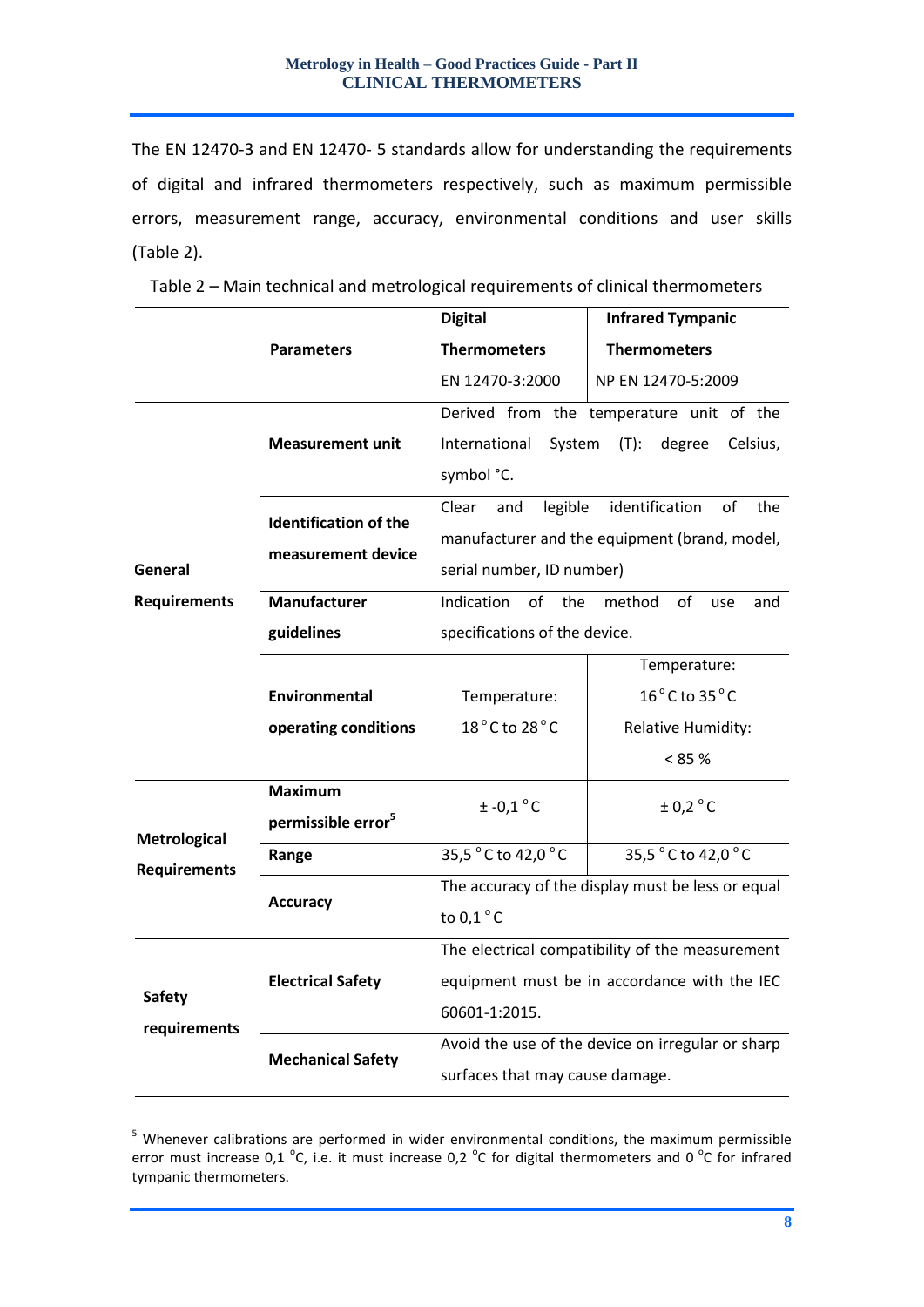Detailed information about phase change disposable thermometers and infrared temple thermometers is available in the American Society for Testing and Materials guidelines (ASTM).

### <span id="page-8-0"></span>**1.3 Traceability and Metrological Conformity**

The measurement of body temperature is widely used by the general population and this must be properly done, so the metrological conditions of the thermometer are important.

Among other reasons, the error and uncertainty associated with body temperature measurement depend on the condition of thermometer.

Taking into account the several thermometers found in healthcare facilities, priorities are often defined according to their critical use.

In order to guarantee an effective metrological traceability, the healthcare units must have a calibration plan for the thermometers (Table 3), which may define the periodicity of calibrations considering the history of the equipment, the application field, the manufacturer's guidelines and the critical use of each thermometer.

The fulfilment of the tasks set out in the plan leads to the accomplishment of the defined metrological operations. Additionally, the application of this procedure allows for monitoring the compliance of the clinical thermometers. The calibration periodicity defined initially can be changed according to the performance of thermometer and the maximum permissible error defined.

It is recommended to see additional information in the Good Practices Guide – I Part (IPQ, 2015).

| <b>Device</b> | <b>Brand</b> | <b>Serial</b><br><b>Number</b> | <b>ID Number</b> | <b>Calibration</b><br>periodicity | Date<br>of last<br>calibration | Date<br>of next<br>calibration |
|---------------|--------------|--------------------------------|------------------|-----------------------------------|--------------------------------|--------------------------------|
|               |              |                                |                  |                                   |                                |                                |

Table 3 – Example of a calibration plan.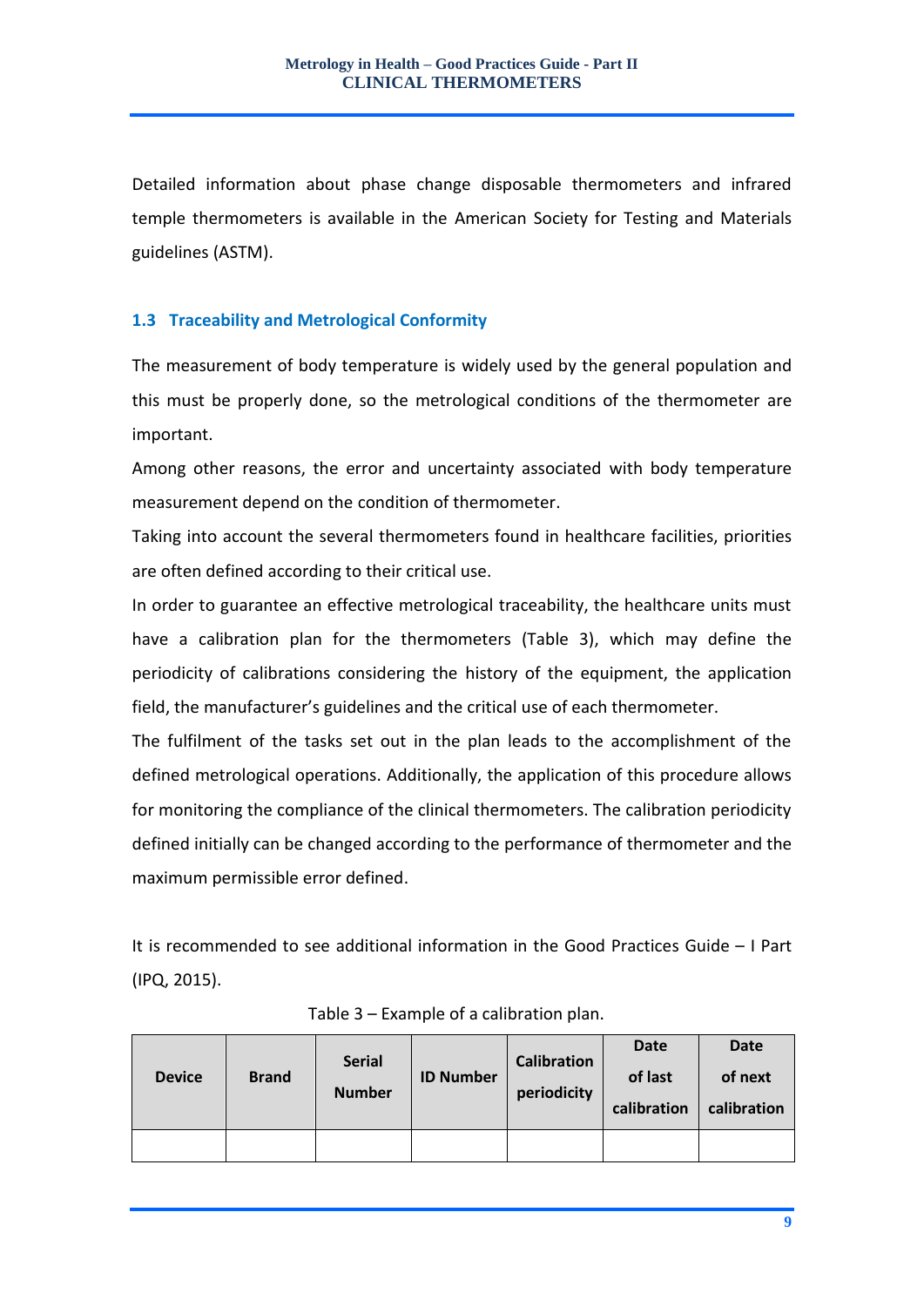### <span id="page-9-0"></span>**1.3.1 Validation of Calibration Certificate/Report**

The maximum permissible errors associated to the assessment of the thermometers must be defined previously and these are directly related to the error and uncertainty described in subchapter 2.2.3 of the Good Practices Guide – I Part (IPQ, 2015) as well as other applicable documents.

In order to approve the use of thermometers, the maximum permissible error (MPE) is defined, using the following equation:

 $|E| + |U| \leq MPE$  (Equation 1)

where E is the error indicated and U the expanded measurement uncertainty. Therefore, after a calibration (performed by a recognized entity) the instrument is accepted and considered approved for its use if the sum of the absolute error and uncertainty is less or equal to the MPE, which is usually the acceptance criterion defined by the user/owner of the equipment. This parameter can also be established according to reference documents (e.g. manufacturer's guidelines). However, the MPE value must always be justified by the user/owner of the device.

For clinical thermometers, is recommended that criteria established in Table 2 be used.

The identification of the metrological condition of the clinical thermometer should be foreseen, implemented and easily accessible, e.g. by labelling the equipment. It is also recommended to use integrated information systems to share data regarding the metrological condition of the measurement devices being used.

### <span id="page-9-1"></span>**1.4 Maintenance**

The main aim of the maintenance is the reduction and elimination of failures and thus this consists in all preventive and corrective activities necessary to the proper functioning of the devices and all their accessories (NP EN 13306).

The aim of preventive maintenance is to prevent failures, increasing mean time between failures (MTBF) and hence the reliability and operational availability of the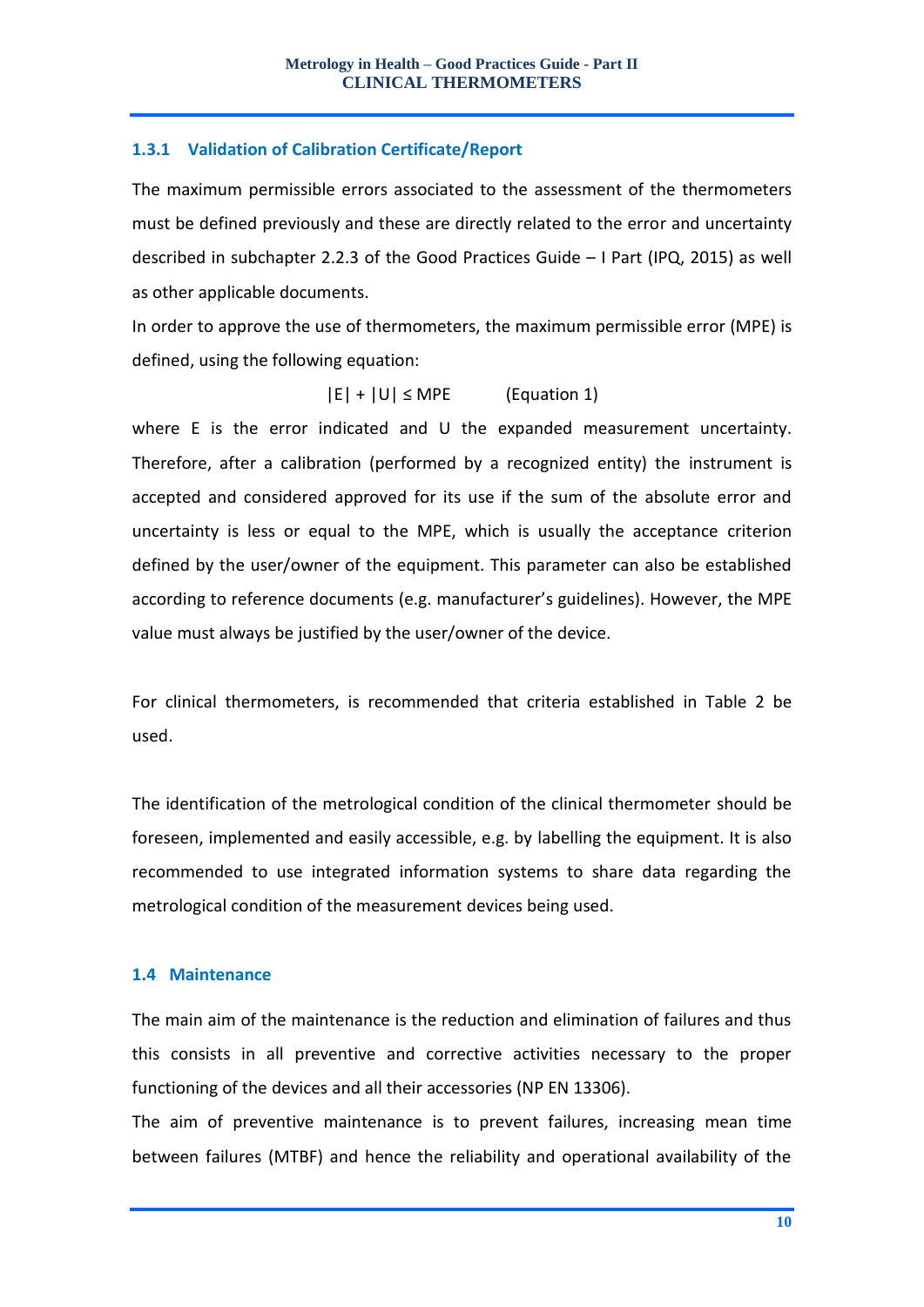devices. For this reason, inspection and hygiene of the devices are crucial and mandatory for good practice. Visual inspection and hygiene should be carried out on a daily basis. However, the maintenance periodicity appropriated to each thermometer must be defined according to the use, location and critical results of the device. It is important to notice that preventive maintenance should always follow the manufacturer's instructions (NP EN ISO 13460).

It is also suggested that all information about maintenance interventions and incidents be recorded and the condition of device identified and visible to all users.

Although preventive maintenance should always follow the manufacturer's instructions, in Tables 4 and 5 actions are described that might help in the absence of a maintenance user manual.

|                             | Check the general appearance of the device                       |  |  |  |
|-----------------------------|------------------------------------------------------------------|--|--|--|
|                             | Check the digital display<br>$\overline{\phantom{a}}$            |  |  |  |
| <b>Inspection</b>           | Check the sensor and in case of infrared tympanic                |  |  |  |
|                             | thermometers also check the cone-shaped surface                  |  |  |  |
|                             | Check general hygiene of the device (according to good           |  |  |  |
| <b>Hygiene/Disinfection</b> | practices).                                                      |  |  |  |
|                             | For infrared tympanic thermometers, the lens must often be       |  |  |  |
|                             | gently cleaned. Additionally, compressed air should also be used |  |  |  |
|                             | as a cleaning tool.                                              |  |  |  |
|                             | Reading the manufacturer's instructions is recommended.          |  |  |  |

Table 4 – Parameters to consider in the preventive maintenance of digital and infrared thermometers

### <span id="page-10-0"></span>**1.5 Good Practices in the use of clinical thermometers**

The measurement of body temperature is influenced by several factors, such as the condition of the device and its limitations, its handling, the measurement procedure, the patient's behaviour, etc.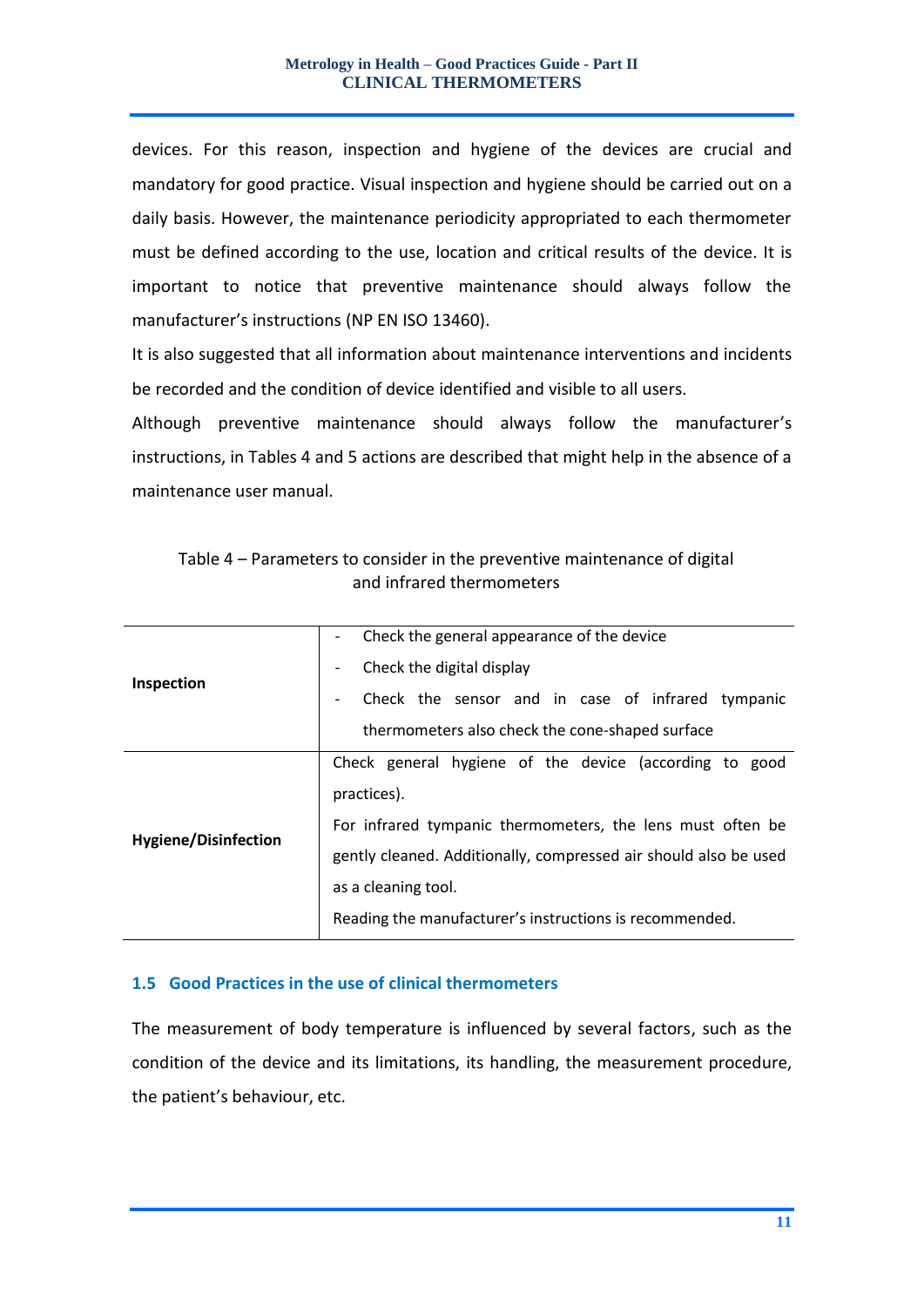The correct measurement of body temperature does not depend solely on the measurement site and/or the error related to the device. Correct measurement also comes from the good practices in the use of clinical thermometers.

<span id="page-11-0"></span>

|                     |                    | Check<br>preventive<br>the<br>of<br>the<br>maintenance                                             |  |  |  |
|---------------------|--------------------|----------------------------------------------------------------------------------------------------|--|--|--|
|                     |                    | thermometer, as well as the activities that ensure                                                 |  |  |  |
|                     |                    | the metrological traceability.                                                                     |  |  |  |
|                     | <b>Condition</b>   | The hygiene and disinfection of the instrument                                                     |  |  |  |
|                     |                    | should be done regularly with the application of a                                                 |  |  |  |
|                     | of the Device      | washing solution of soap and water. As an option                                                   |  |  |  |
|                     |                    | instructions of manufacturer can be followed.                                                      |  |  |  |
|                     |                    | For infrared tympanic thermometers, the lens of the                                                |  |  |  |
| <b>Clinical</b>     |                    | sensor must be cleaned regularly.                                                                  |  |  |  |
| <b>Thermometers</b> |                    | The patient must keep calm and quiet while his/her                                                 |  |  |  |
| (Digital and        |                    | temperature is being measured.                                                                     |  |  |  |
| Infrared)           | <b>Patient</b>     | In case of infrared tympanic thermometers, it must                                                 |  |  |  |
|                     |                    | be ensured that there is no cerumen or any other                                                   |  |  |  |
|                     |                    | type of alterations in the ear canal.                                                              |  |  |  |
|                     |                    | Thermometers should be handled carefully in order                                                  |  |  |  |
|                     |                    | to prevent warming of the sensor before the<br>measurement begins.                                 |  |  |  |
|                     | <b>Measurement</b> |                                                                                                    |  |  |  |
|                     | technique          | For infrared tympanic thermometers, repeated                                                       |  |  |  |
|                     |                    | measurements in the same ear must respect a pre-<br>defined waiting time between each measurement. |  |  |  |
|                     |                    |                                                                                                    |  |  |  |
|                     |                    |                                                                                                    |  |  |  |

|  | Table 5 – Good practices in the use of clinical thermometers |  |  |  |  |
|--|--------------------------------------------------------------|--|--|--|--|
|--|--------------------------------------------------------------|--|--|--|--|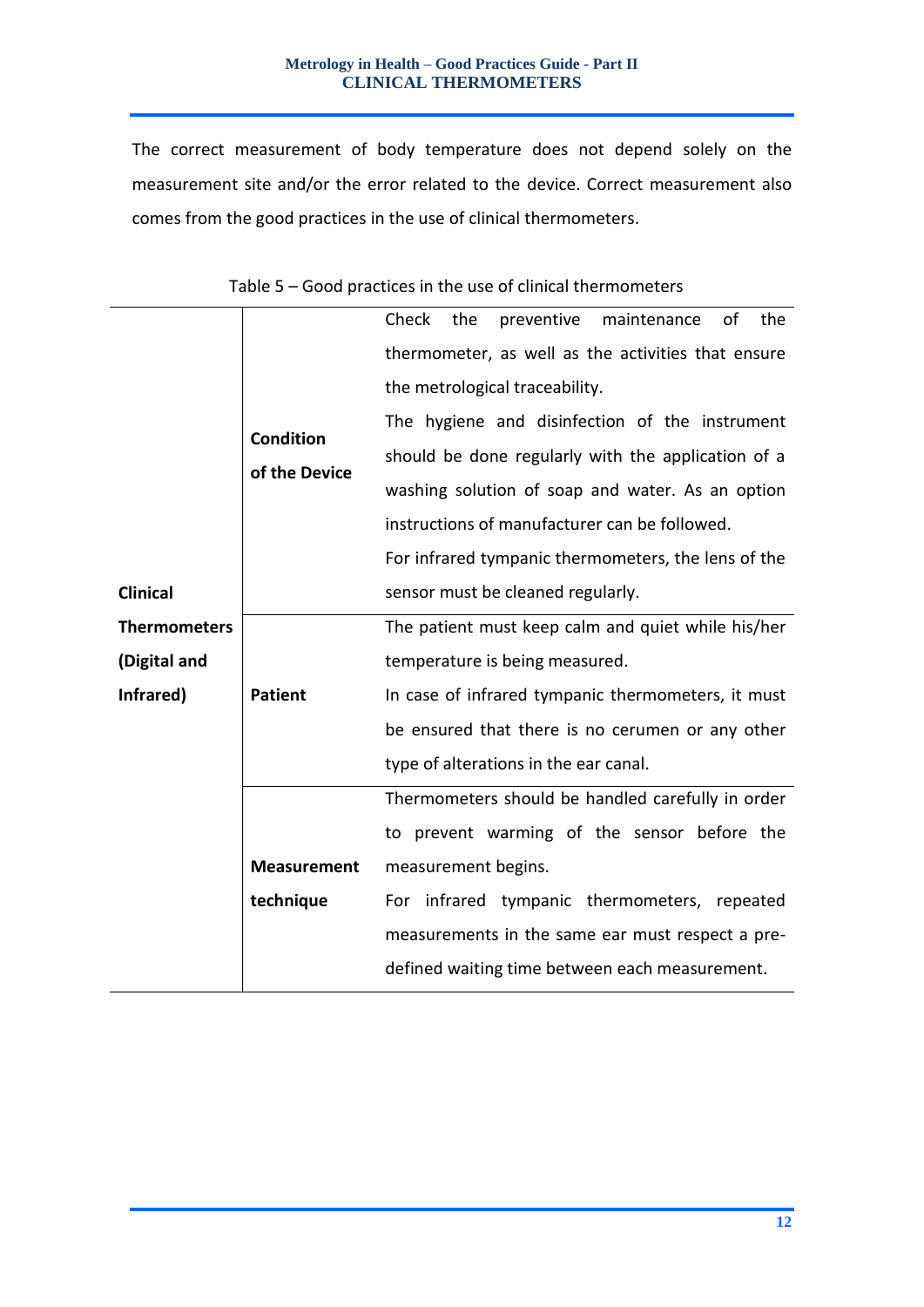### **Acknowledgments**

The CS/09 gratefully thanks Engineer Isabel Loio, supervisor of the Temperature Lab in the Metrology Department of Portuguese Quality Institute (IPQ), for her comments and suggestions to this document.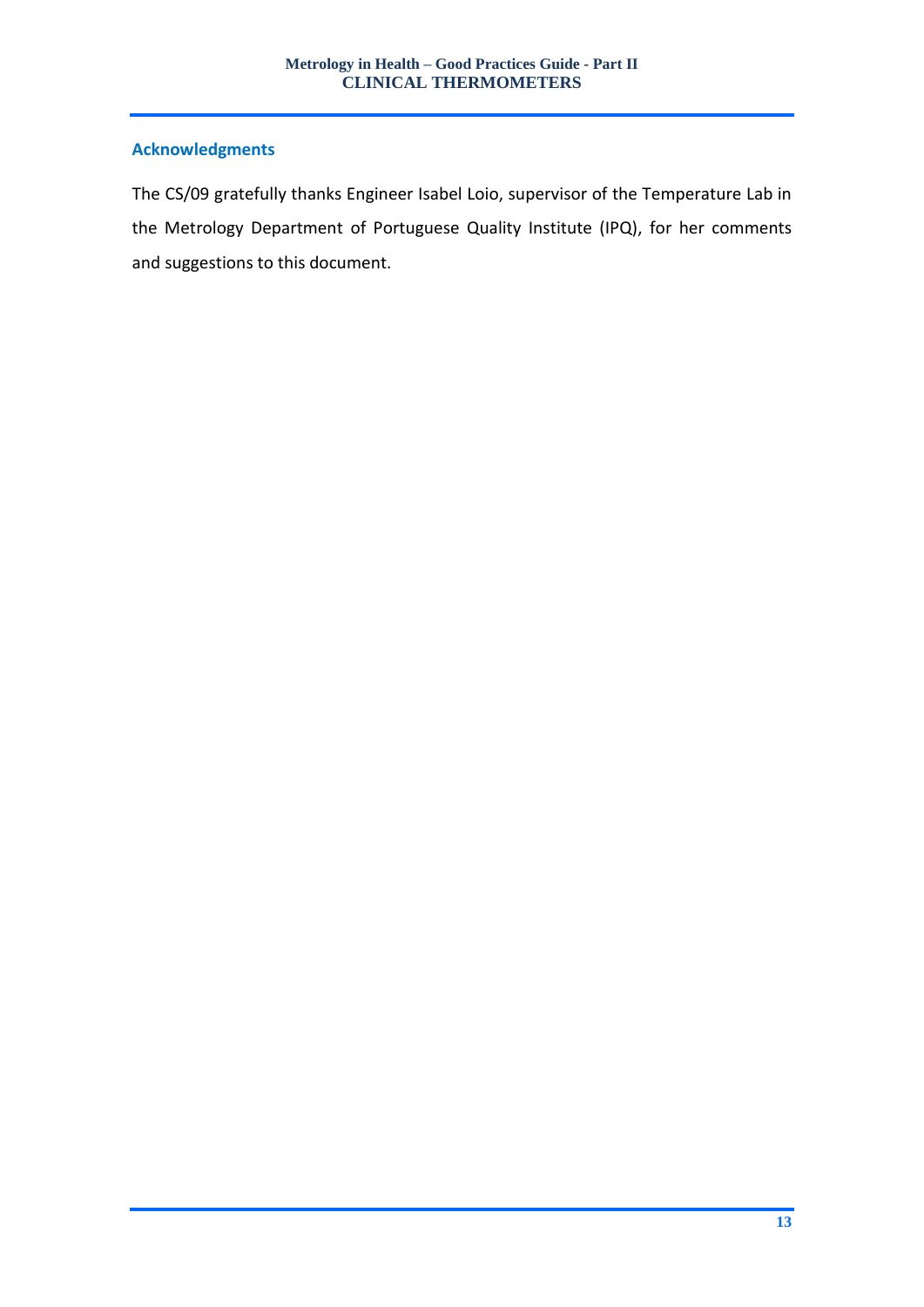### **Bibliography**

- <span id="page-13-0"></span> EN 12470-3:2000. Clinical Thermometers. Part 3: Performance of compact electrical thermometers (non-predictive and predictive) with maximum device.
- Hutton, S., et al. (2009). Accuracy of Different Temperature Devices in the Postpartum Population. J. Obstet. Gynecol. Neonatal. 38: 42-49.
- IEC 60601-1:2015. Medical electrical equipment. Part 1-11: General requirements for basic safety and essential performance - Collateral standard: Requirements for medical electrical equipment and medical electrical systems used in the home healthcare environment.
- IEC 62353:2014. Medical electrical equipment. Recurrent test and test after repair of medical electrical equipment.
- IEC 80601-2-30:2013. Medical electrical equipment. Part 2-30: Particular requirements for basic safety and essential performance of automated non-invasive sphygmomanometers.
- IPQ (2015), Metrologia na Saúde Guia de Boas Práticas. Caparica, IPQ. 1ª Edição. ISBN 978-972-763-158-2.
- Ministério da Saúde. 2009. Decreto-Lei n.º 145/2009. Diário da República, I Série, Junho 7, 2009. Vol. 115.
- NP EN 12470-5:2009. Termómetros clínicos. Parte 5: Desempenho dos termómetros auriculares de infravermelhos.
- NP EN 13306:2010 Maintenance Maintenance terminology.
- NP EN 1041:2000 Informação fornecida pelo fabricante com os dispositivos médicos.
- NP EN 980:2003 Símbolos gráficos para utilização na rotulação de dispositivos médicos.
- NP EN 13460:2009 Manutenção Documentação para a Manutenção.
- OIML R 16-1:2002. Non-invasive mechanical sphygmomanometers. Paris, France: International Organization of Legal Metrology, 2002.
- OIML R 16-2:2002. Non-invasive automated sphygmomanometers. Paris, France: International Organization of Legal Metrology, 2002.
- Portaria n.º 136/96, de 3 de Maio: Normas técnicas relativas ao fabrico, comercialização e entrada em serviço dos dispositivos médicos e respetivos acessórios.
- Shimek, J. A., et al. (2011). Replacement of mercury thermometers and sphygmomanometers in healthcare: technical guidance. World Health Organization. 8; 11.
- Stephens, M. 2010. Productivity and Reliability-Based Maintenance Management. s.l. : Purdue University Press, 2010.
- Zhen, C., et al. (2014). Accuracy of Infrared Ear Thermometer in Children: A Meta-Analysis and Systematic Review. Clinical Pediatrics, Sage Publications.